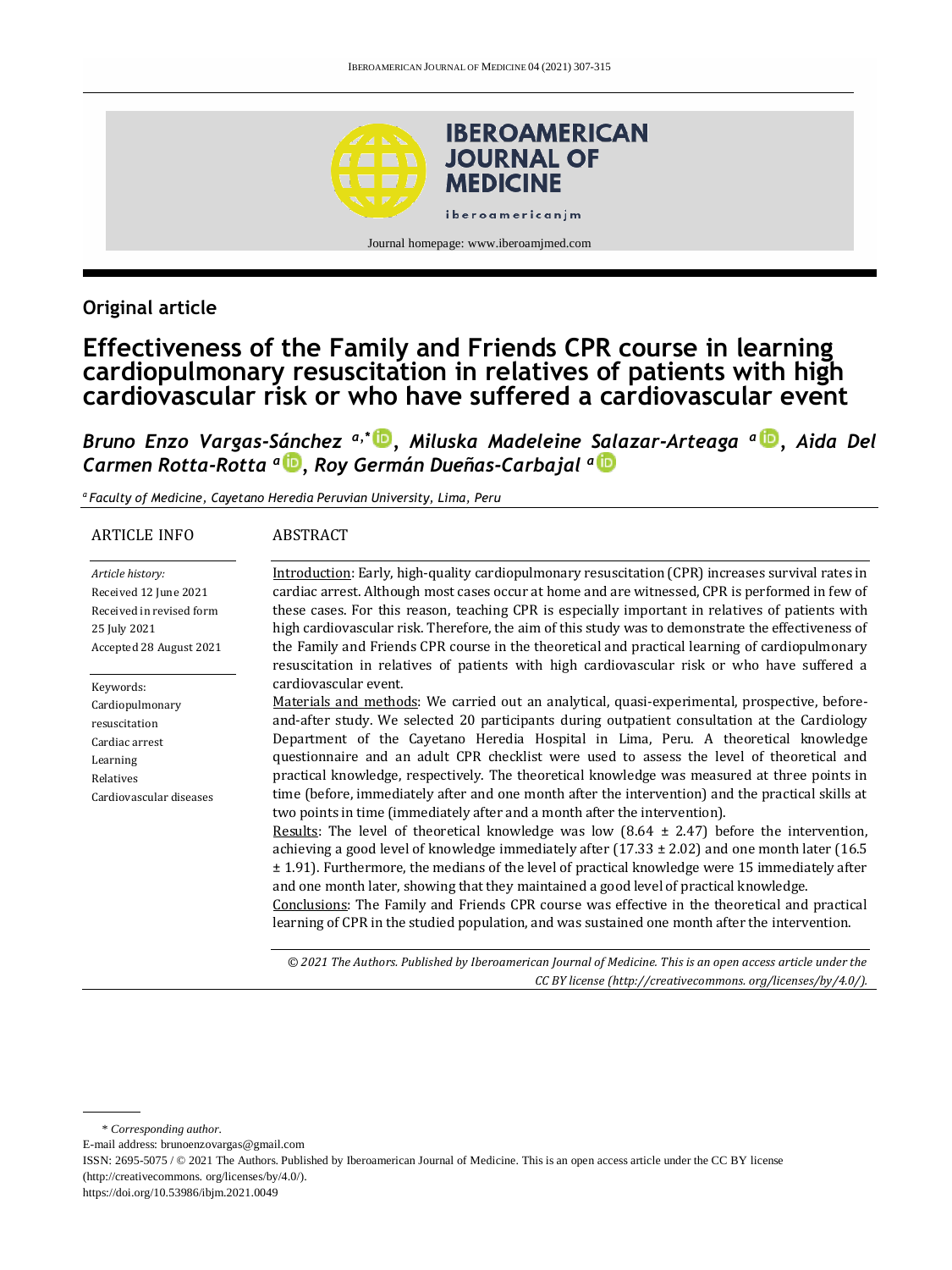## **Efectividad del curso de RCP Familiares y Amigos en el aprendizaje de la reanimación cardiopulmonar en familiares de pacientes con alto riesgo cardiovascular o que hayan sufrido un evento cardiovascular**

| <b>INFO. ARTÍCULO</b>      | <b>RESUMEN</b>                                                                                                                                                           |
|----------------------------|--------------------------------------------------------------------------------------------------------------------------------------------------------------------------|
| Historia del artículo:     | Introducción: La reanimación cardiopulmonar (RCP) temprana y de alta calidad incrementa la                                                                               |
| Recibido 12 Junio 2021     | tasa de supervivencia en el paro cardíaco. Si bien la mayoría de casos ocurre en el hogar y son                                                                          |
| Recibido en forma revisada | presenciados por testigos, en pocos casos se inicia RCP. Por ello, resulta importante su                                                                                 |
| 25 Julio 2021              | enseñanza y especialmente en familiares de pacientes con alto riesgo cardiovascular. En                                                                                  |
| Aceptado 28 Agosto 2021    | consecuencia, el propósito de este estudio era demostrar la efectividad de la enseñanza del curso                                                                        |
|                            | Familiares y Amigos RCP en el aprendizaje teórico y práctico de la reanimación cardiopulmonar                                                                            |
| Palabras clave:            | en familiares de pacientes con alto riesgo cardiovascular o que han presentado un evento                                                                                 |
| Reanimación                | cardiovascular.                                                                                                                                                          |
| cardiopulmonar             | Materiales y métodos: Estudio de tipo analítico, cuasi experimental, prospectivo, de intervención                                                                        |
| Paro cardiaco              | antes y después. Se reclutaron 20 participantes durante la consulta externa del Servicio de                                                                              |
| Aprendizaje                | Cardiología del Hospital Cayetano Heredia en Lima, Perú. Se utilizó un cuestionario de                                                                                   |
| Familiares                 | conocimientos teóricos y una lista de cotejo sobre RCP en adultos para evaluar el nivel de                                                                               |
| Enfermedades               | conocimiento teórico y práctico, respectivamente. La parte teórica fue medida en tres momentos                                                                           |
| cardiovasculares           | (antes, inmediatamente después y un mes después de la intervención) y la parte práctica en dos<br>momentos (inmediatamente después y un mes después de la intervención). |
|                            | Resultados: El nivel de conocimiento teórico fue malo (8.64 $\pm$ 2.47) antes de la intervención,                                                                        |
|                            | logrando un nivel de conocimiento bueno inmediatamente después (17.33 $\pm$ 2.02) y un mes                                                                               |
|                            | después (16.5 ± 1.91). Además, las medianas del nivel de conocimiento práctico fueron de 15                                                                              |
|                            |                                                                                                                                                                          |
|                            | inmediatamente después y un mes después, mostrando que mantuvieron un nivel de                                                                                           |
|                            | conocimiento práctico bueno.                                                                                                                                             |
|                            | Conclusiones: El curso Familiares y Amigos RCP fue efectivo en el aprendizaje teórico y práctico                                                                         |
|                            | sobre RCP en la población estudiada, y se mantuvo un mes posterior a la intervención.                                                                                    |

*© 2021 Los Autores. Publicado por Iberoamerican Journal of Medicine. Éste es un artículo en acceso abierto bajo licencia CC BY (http:/[/creativecommons. org/licenses/by/4.0/\)](https://creativecommons.org/licenses/by/4.0/).*

HOW TO CITE THIS ARTICLE: Vargas-Sánchez BE, Salazar-Arteaga MM, Rotta-Rotta ADC, Dueñas-Carbajal RG. Effectiveness of the family and friends CPR course in learning cardiopulmonary resuscitation in relatives of patients with high cardiovascular risk or who have suffered a cardiovascular event. Iberoam J Med. 2021;3(4):307-315. doi[: 10.53986/ibjm.2021.0049.](https://doi.org/10.53986/ibjm.2021.0049)

#### **1. INTRODUCTION**

Cardiac arrest is defined as the cessation of the mechanical activity of the heart, which is confirmed by the absence of signs of circulation such as loss of consciousness, apnea, and absence of palpable central pulse [1]. Around 80% of cases have a cardiac origin, and ischemic heart disease is the most common cause. Less frequent causes are cardiomyopathies, valvular heart diseases, congenital heart diseases, and arrhythmias. The remaining cases have a noncardiac origin and can be caused by traumas, malignancies, non-traumatic hemorrhages (gastrointestinal, cerebrovascular, aortic dissection), asphyxia, and hypoxia, among others [2].

The incidence rates of cardiac arrest fluctuate according to the evaluated country. For instance, in the United States, the out-of-hospital cardiac arrest (OHCA) incidence in 2015 was 140.7/100000 person-year in adults [3]. In Peru, the national incidence of cardiac arrest is unknown, but studies such as that of Guillen, 2005 [4] and Escudero, 2011 [5], reported an incidence of 4 cardiac arrest cases for every 1000 patients who were treated in the emergency department of the Dos de Mayo National Hospital during the period January 2004 – August 2004 and an incidence of 2.56 cardiac arrest cases for every 1000 patients in the emergency department of the Jose Casimiro Ulloa Emergency Hospital during the period January 2008 – August 2008, respectively.

60% to 80% of the cardiac arrest cases are witnessed; however cardiopulmonary resuscitation (CPR) is only initiated in 1 out of 5 cases [6]. Many witnesses are relatives who live with the victim as 4 out of 5 cardiac arrests occur at home [3, 7]. Starting a high-quality CPR may double or triple the survival rate for cardiac arrest victims [8]. For instance, in the systematic review performed by Yan *et al.,* 2020 [9], the survival of patients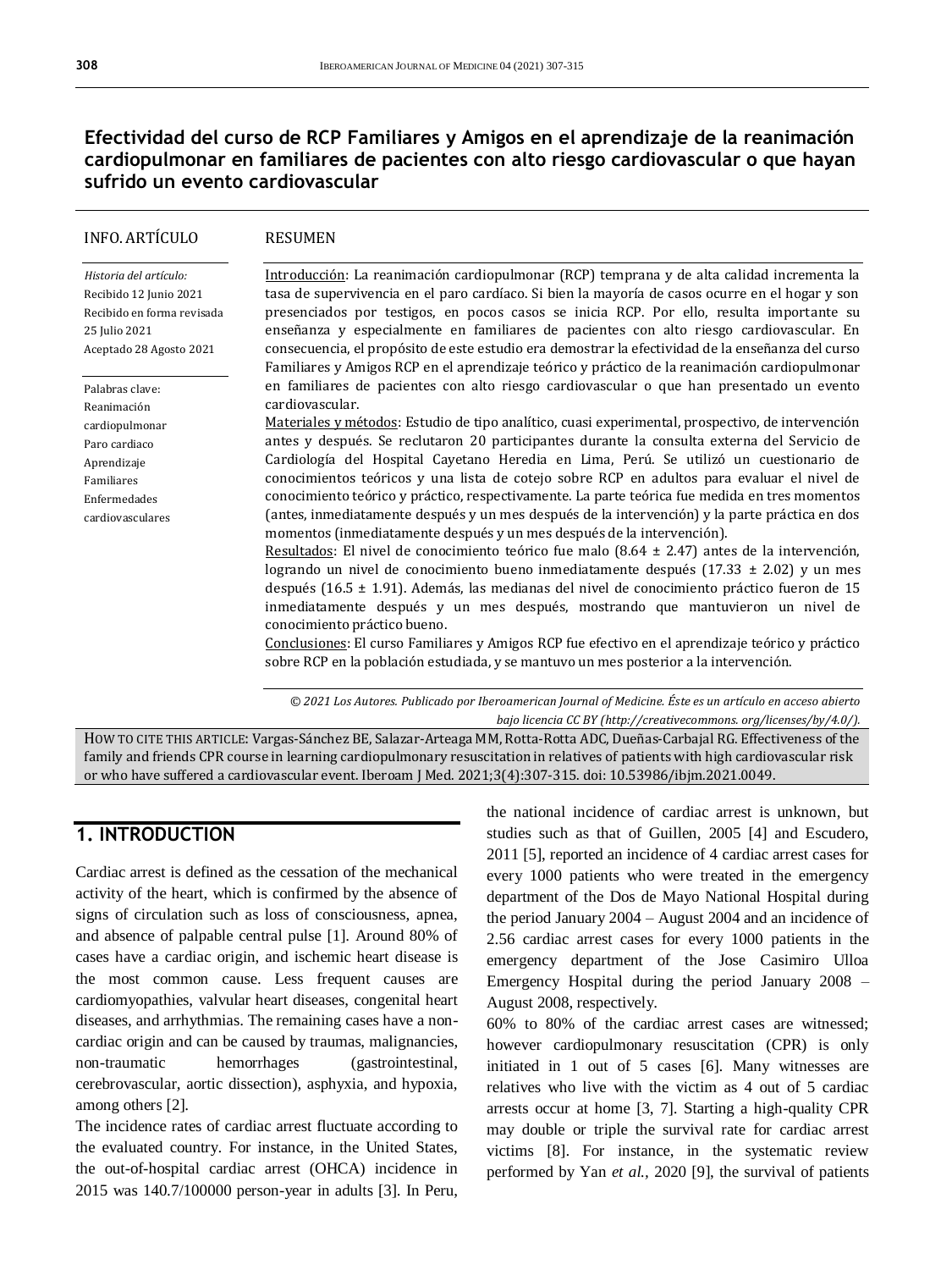with unwitnessed OHCA was reported to be 4.4% while survival was 11.3% if a witness performed CPR.

For these reasons, CPR training in the general population is the main tool to reduce morbidity and mortality of cardiac arrest and in the last years, educational interventions teaching CPR to the general population have been implemented intending to improve cardiac arrest survival rates with diverse teaching methodologies. The Family & Friends CPR course of the American Heart Association (AHA) is one such example aimed at the general community and is developed with a video and a manikin to practice the CPR skills. By this time, no research has been reported evaluating the effectiveness of this intervention.

In Peru, the majority of research related to CPR evaluates theoretical knowledge level in different subgroups, such as medical students, healthcare workers, police officers, and schoolchildren. However, there are few studies such as that of Robles, 2013 [10], which have evaluated the effectiveness of educational interventions. This study was performed in 4th and 5th grade students with a five-session intervention developed by the researcher, improving theoretical knowledge level and CPR practical skills. However, in Peru, no interventions specifically targeting populations with a greater risk of cardiac arrest have been performed.

Different scores can be used to identify people at greatest risk to develop cardiovascular events and suffer from a cardiac arrest. One of them is the ASCVD (Atherosclerotic Cardiovascular Disease) cardiovascular risk estimator of the American College of Cardiology (ACC)/AHA of 2013, which considers variables such as type 2 diabetes mellitus, systolic blood pressure (elevated in hypertensive patients), age, gender, race, total cholesterol, smoking, and if the patient receives antihypertensive treatment [11]. This scale classifies people in low  $(< 7.5\%)$  or high  $(> 7.5\%)$  risk to suffer from a cardiovascular event in the next 10 years, defined as a fatal or non-fatal acute myocardial infarction and fatal or non-fatal stroke [12].

This scale is useful because both the variables it contains to estimate the risk and the cardiovascular events it measures are independently associated with an increased risk of cardiac arrest. For example, we know that arterial hypertension increases the risk of cardiac arrest both by itself and by the ventricular hypertrophy that it generates [13]. Furthermore, people with type 2 diabetes mellitus have a two to four-fold increased risk of suffering from cardiac arrest [14]. Additionally, people with a previous episode of an acute myocardial infarction have a four-tosix-fold increased risk, with an annual incidence of 2-4% in this group [15]. Lastly, in people who suffered from an

ischemic stroke, the predisposition to develop arrhythmias and myocardial injuries after that event increases the risk of suffering a future cardiac arrest [16]. All of these risk factors affect the cardiac arrest incidence, being approximately 6/1000 person-years in patients with any previous cardiac disease, while in people with no cardiac pathology, this incidence decreases to 0.8/1000 person-age [17].

For this reason, teaching CPR to relatives of patients with high cardiovascular risk or who have suffered a cardiovascular event would have a high impact, as performing interventions directed to this population (which has more probabilities to be witnesses of a cardiac arrest) would be a cost-effective strategy to increase the CPR rates performed by witnesses [18]. Moreover, Cartledge *et al.,*  2016 [19] and Liu, *et al.* 2009 [20] observed that relatives of cardiac patients have more interest in learning and practicing their CPR skills in comparison with the general population.

Consequently, our study aimed to demonstrate the effectiveness of the Family & Friends CPR course of the American Heart Association in learning CPR in relatives of patients with high cardiovascular risk or who have suffered a cardiovascular event.

## **2. MATERIALS AND METHODS**

An analytical, quasi-experimental, prospective, before-andafter study was conducted, aiming to demonstrate the effectiveness of teaching the Family & Friends CPR course in the theoretical and practical learning of cardiopulmonary resuscitation in relatives of patients with high cardiovascular risk or who have suffered a cardiovascular event. High cardiovascular risk was defined according to the ASCVD cardiovascular risk estimator of the ACC/AHA in 2013, as having a risk equal or greater than 7.5% of developing a cardiovascular event in the next 10 years. Moreover, a history of cardiovascular event was defined as having suffered from an acute myocardial infarction or a stroke.

Participants were selected through a consecutive nonprobability sampling during the outpatient consultation of the Cardiology Department of the Cayetano Heredia Hospital in Lima, Peru. To be considered in the research, they had to meet the following inclusion criteria: at least 18 years of age, living in the same house as the patient, and knowing how to read. Those who temporarily lived in the patient's house, had previous CPR training, and participants who were unable to perform physical effort due to any disease, disability, and medical treatment were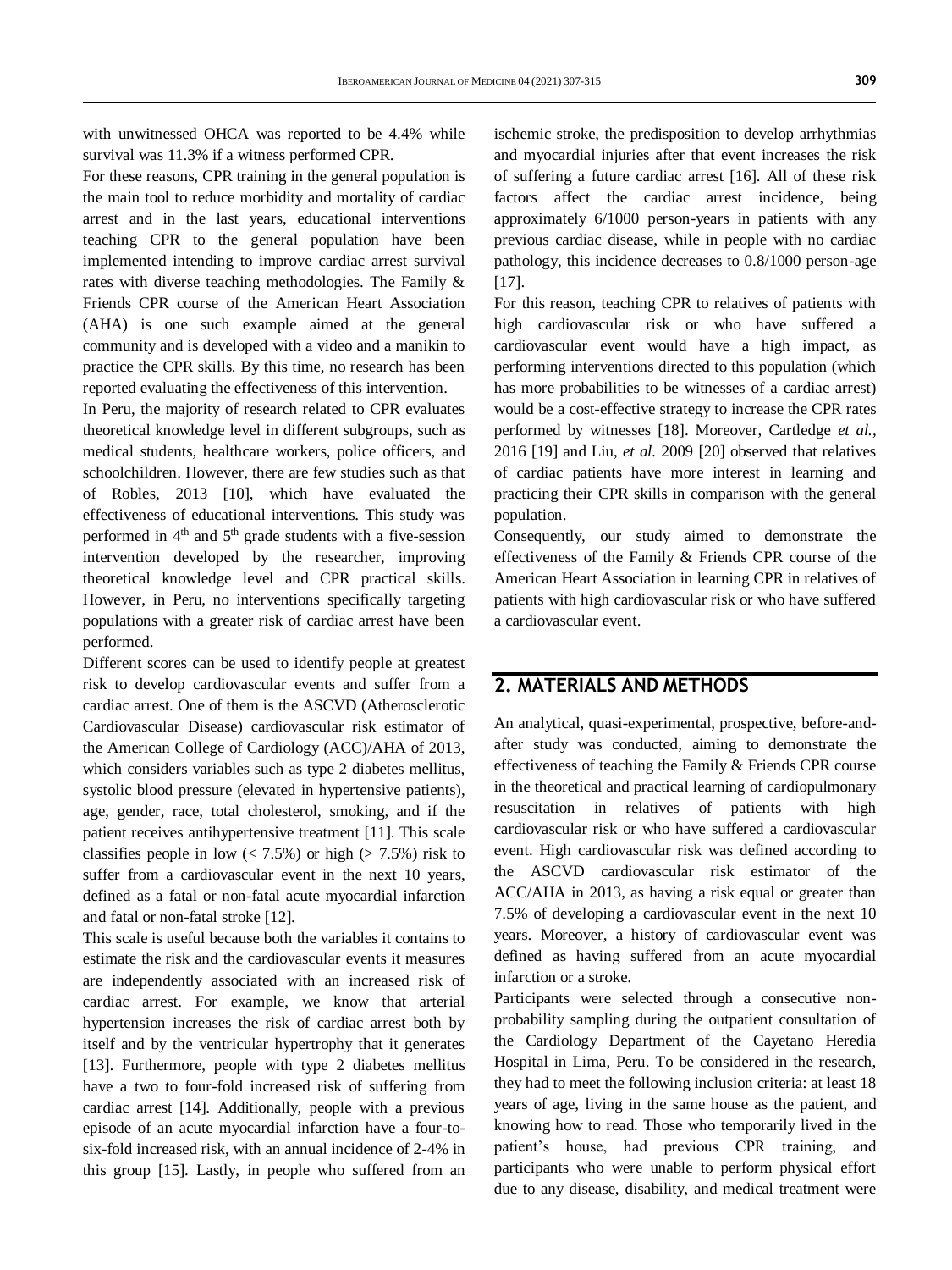all excluded.

The sample size was estimated at 20 people, with a confidence interval of 95% and a power of 80%. The aforementioned sample-sized was obtained by considering a mean of  $8 \pm 5$  previous to the intervention and a mean of  $13 + 3$  after the intervention.

The educational intervention used was the Family & Friends CPR course which is given by the International Training Center of the Cayetano Heredia Peruvian University which is accredited by the American Heart Association and directed by the researchers (training facilitators qualified to conduct the course). This course is developed with a video that explains the theoretical and practical parts of CPR. Primary survey, compressions, and ventilations are practiced through the "practice-whilewatching" technique, in which the participant practices the maneuvers with a manikin while looking at a person performing the same activities in the video. Participants are given immediate feedback and time for repetition to improve performance (deliberate practice approach). For this research, the modules "Hand-only CPR in adults and AED" and "CPR with ventilation in adults" were taught.

To measure the theoretical knowledge level about CPR, a questionnaire created by the authors was used. This questionnaire included topics such as definitions of cardiac arrest and CPR, adequate sequence of the primary survey, chest compressions, and adequate ventilation. Demographic data of participants such as gender, age, and level of education were also collected. The questionnaire consisted of 20 questions, each with one correct answer and 3 alternatives with one point given for each correct answer. Based on the score, the participants were rated in good (16-20 points), regular (11-15 points) or bad (0-10 points) theoretical knowledge level in three moments: before, immediately after, and one month after the intervention.

To validate the instrument, a pilot that included 10 participants was performed, in which the comprehension of the questionnaire was verified. The result was satisfactory and did not require grammatical adaptations in the questions or statements. To evaluate the reliability, the instrument was analyzed with the Cronbach's alpha coefficient and a result of 0.8539 was obtained, which indicated that the reliability of the instrument was good (it is considered that values from 0.7 up to 0.8 are acceptable, from 0.8 up to 0.9 are good, and from 0.9 up to 1.0 are excellent).

The practical learning level was measured by both researchers through the use of the checklist of the Basic Life Support (BLS) course of the American Heart Association, which contains 16 items related to skills and abilities in CPR and evaluates primary survey, chest compressions, and ventilations. One point was given for each item performed adequately, while no points were given if the participant did not perform an item or performed it inadequately. Based on the obtained score, the participants were rated in good (13-16 points), regular (9- 12 points), or bad (0-8 points) practical knowledge levels in two moments: immediately after, and one month after the intervention. The participants used feedback bracelets that were activated when they performed compressions at a frequency of 100-120 per minute and a minimum depth of 5 cm to have greater accuracy of the practical evaluation.

The statistical package STATA v.16 was used for data analysis. Central tendency measures (mean or median) were used for numerical variables and the demographical ones were resumed in tables and graphics. Paired T-test was used to analyze theoretical knowledge as they had normal distribution according to the Shapiro Wilk test. Conversely, the Wilcoxon signed-rank test was used to analyze practical knowledge as these variables did not follow a normal distribution. A multivariate regression model was made to evaluate the role of confounding factors on final results.

This study was approved by the Ethics Committee of the Cayetano Heredia Peruvian University, and written informed consent was obtained from all trained participants

## **3. RESULTS**

Relatives of 23 high risk patients were recruited for a total of 30 participants who were trained and completed the evaluations before and immediately after the intervention, and 20 of them completed the evaluations one month after the intervention. Participants were more frequently women (86.7%), the average age was  $36.88 \pm 13.04$  years old and the degree of instruction was equally distributed (complete secondary school 33.3%, technical studies 33.3%, and university education 33.3%). Moreover, participants were mostly the daughters (56.7%) or wives (13.3%). Other relationships were: son (10%), granddaughter (6.7%), sister-in-law  $(6.7\%)$ , sister  $(3.3\%)$ , and grandson  $(3.3\%)$ (Table 1).

Concerning the 23 high risk patients, the gender distribution was uniform (52.5% women, 47.8% men), with an average age of  $69.04 \pm 14.81$  years old. 7 out of the 23 patients had a previous cardiovascular event (4 with acute myocardial infarction and 3 with ischemic stroke). The remaining 16 patients had a high cardiovascular risk, with a mean of  $27.48\% \pm 13.27\%$  of cardiovascular risk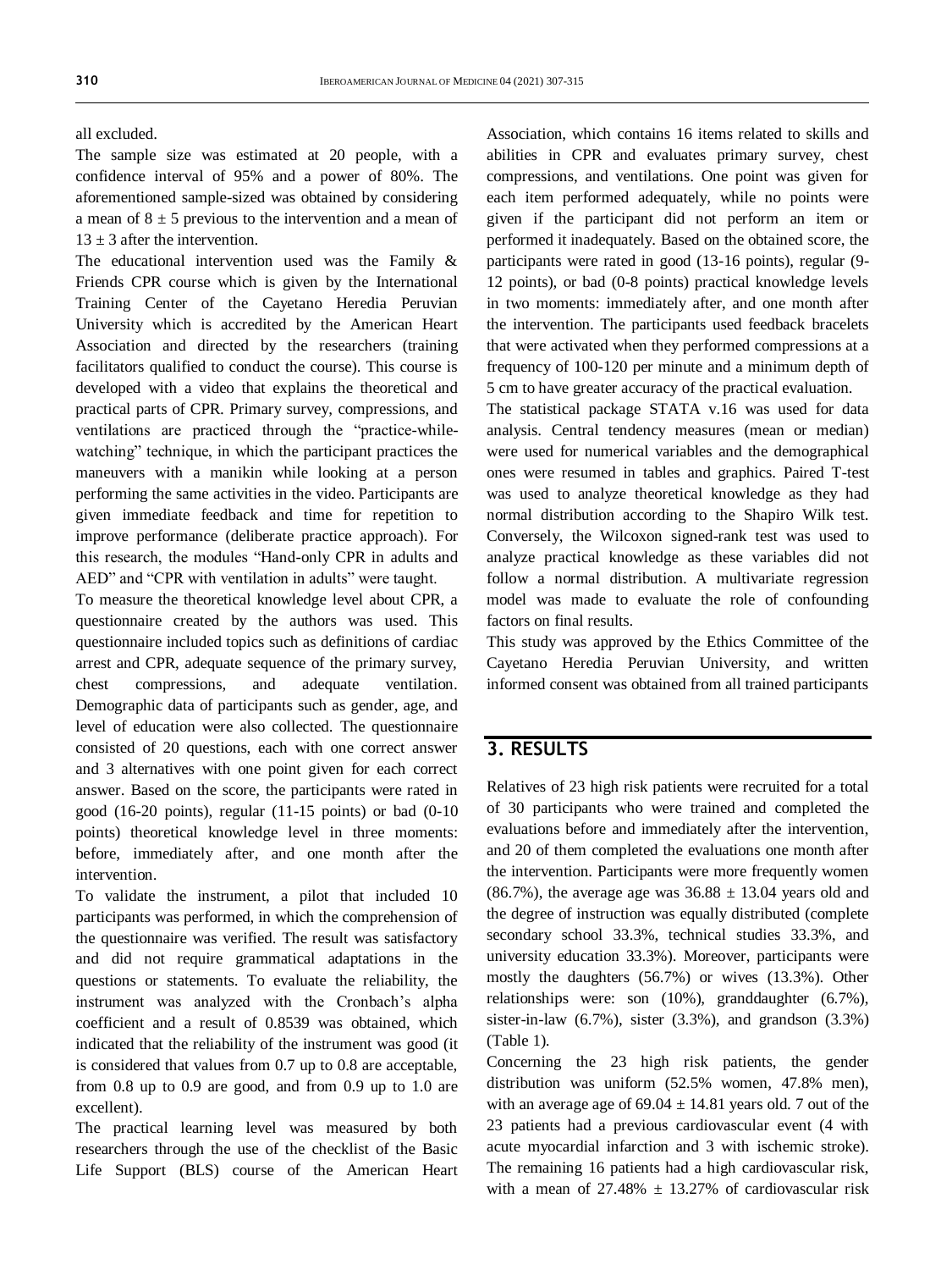according to the ASCVD scale of the ACC/AHA in 2013 (Table 2).

| Table 1. Demographic characteristics of participants |                                                     |                                                                       |  |  |  |
|------------------------------------------------------|-----------------------------------------------------|-----------------------------------------------------------------------|--|--|--|
| <b>Characteristics</b>                               | <b>Trained</b><br><i>participants</i><br>$(n = 30)$ | <b>Participants who</b><br>completed the<br>evaluations<br>$(n = 20)$ |  |  |  |
| <b>Sex</b>                                           |                                                     |                                                                       |  |  |  |
| Men                                                  | 4 (13.3%)                                           | 1(5%)                                                                 |  |  |  |
| Women                                                | 26 (86.7%)                                          | 19 (95%)                                                              |  |  |  |
| Age                                                  | $38.66 \pm 13.04$                                   | $39.95 \pm 14.46$                                                     |  |  |  |
| <b>Education</b>                                     |                                                     |                                                                       |  |  |  |
| Complete secondary                                   | 10 (33.33%)                                         | 9(45%)                                                                |  |  |  |
| <b>Technical studies</b>                             | 10 (33.33%)                                         | 5(25%)                                                                |  |  |  |
| University                                           | 10 (33.33%)                                         | 6(30%)                                                                |  |  |  |
| <b>Relationship</b>                                  |                                                     |                                                                       |  |  |  |
| Daughter                                             | 17 (56.7%)                                          | 13 (65%)                                                              |  |  |  |
| Son                                                  | $3(10\%)$                                           | 1(5%)                                                                 |  |  |  |
| Granddaughter                                        | $2(6.7\%)$                                          | $2(10\%)$                                                             |  |  |  |
| Grandson                                             | $1(3.3\%)$                                          | $0(0\%)$                                                              |  |  |  |
| <b>Sister</b>                                        | $1(3.3\%)$                                          | $0(0\%)$                                                              |  |  |  |
| Wife                                                 | 4 (13.3%)                                           | 3(15%)                                                                |  |  |  |
| Sister in-law                                        | 2(6.7%)                                             | 1(5%)                                                                 |  |  |  |

| <b>Table 2. Characteristics of patients</b> |                            |  |  |  |
|---------------------------------------------|----------------------------|--|--|--|
| <b>Characteristics</b>                      | <b>Total</b><br>$(n = 23)$ |  |  |  |
| <b>Sex</b>                                  |                            |  |  |  |
| Men                                         | 11 (47.8%)                 |  |  |  |
| Women                                       | 12 (52.2%)                 |  |  |  |
| Age                                         | $69.04 + 14.81$            |  |  |  |
| Cardiovascular risk                         |                            |  |  |  |
| ASCVD > 7.5                                 | 16 (69.56%)                |  |  |  |
| Mean                                        | $27.48 + 13.27$            |  |  |  |
| Previous cardiovascular event               |                            |  |  |  |
| Acute myocardial infarction                 | 4 (17.39%)                 |  |  |  |
| Stroke                                      | $3(13.04\%)$               |  |  |  |

*ASCVD: Atherosclerotic Cardiovascular Disease.*

With regard to theoretical knowledge (TK), the mean of the 30 participants before the intervention (TKBI) was 8.63  $\pm$ 2.47 (overall bad TK level, confidence interval (CI) at 95%  $7.71 - 9.56$ , in which 22 of the 30 people obtained a bad TK  $(7.59 \pm 1.99)$  and 8 a regular TK  $(11.5 \pm 0.76)$ . Moreover, the mean immediately after the intervention (TKIAI) was  $17.33 \pm 2.02$  (overall good TK level; CI at 95% 15.58-18.09), in which 7 of the 30 people obtained a regular TK (14.43  $\pm$  0.79) and 23 of them obtained a good TK (18.22  $\pm$  1.31). Furthermore, the 20 participants that completed the evaluation a month after the intervention (TK1MAI) had a mean of  $16.5 \pm 1.91$  (overall good TK level, CI at 95% 15.61-17.39), in which 6 obtained a regular TK (14.17  $\pm$  0.41) and 14 of them obtained a good TK  $(17.5 \pm 1.29)$  (Table 3).

A paired T-test was used to compare the differences

between the means in the three moments. When comparing the TKBI means against TKIAI of the 30 participants and TKBI against TK1MAI of the 20 who completed the research, a statistic  $\langle 0.001 \rangle$  ( $\langle 0.05 \rangle$ ) was obtained in both cases, meaning that the theoretical knowledge level improvement was statistically significant with the intervention. Besides that, when comparing the means of TKIAI against TK1MAI of the 20 participants who completed the research, a statistic of 0.074 was obtained (>0.05, statistically non-significant), which implies that there was no difference between the means of theoretical knowledge achieved with the intervention and the increase in theoretical knowledge level was maintained after a month. After adjusting for confounders, a multivariate regression analysis showed a significant improvement in CPR knowledge with the intervention, and variables like age and degree of instruction didn't have a statistically significant influence on results.

In the case of practical knowledge (PK), the medians of the results were evaluated as they did not follow a normal distribution. The median of the 30 participants immediately after the intervention (PKIAI) was 15 (the obtained results ranged between 13 and 16 points), indicating all of them had a good PK. The median of the 20 participants who completed the evaluation one month after the intervention (PK1MAI) was 15 (the obtained results ranged between 12 and 16 points), in which 2 obtained a regular PK (median = 12) and 18 obtained a good PK (median  $= 15$ ) (Table 4). Thus, in both moments participants maintained a good level of practical knowledge.

To compare if there were differences between PKIAI and PK1MAI, the Wilcoxon signed-rank test was used as they did not follow a normal distribution. A statistic of  $0.23$  (> 0.05) was obtained. Thus, the medians of PKIAI and PK1MAI have no statistically significant difference, which implies that the practical knowledge level was maintained a month after the intervention.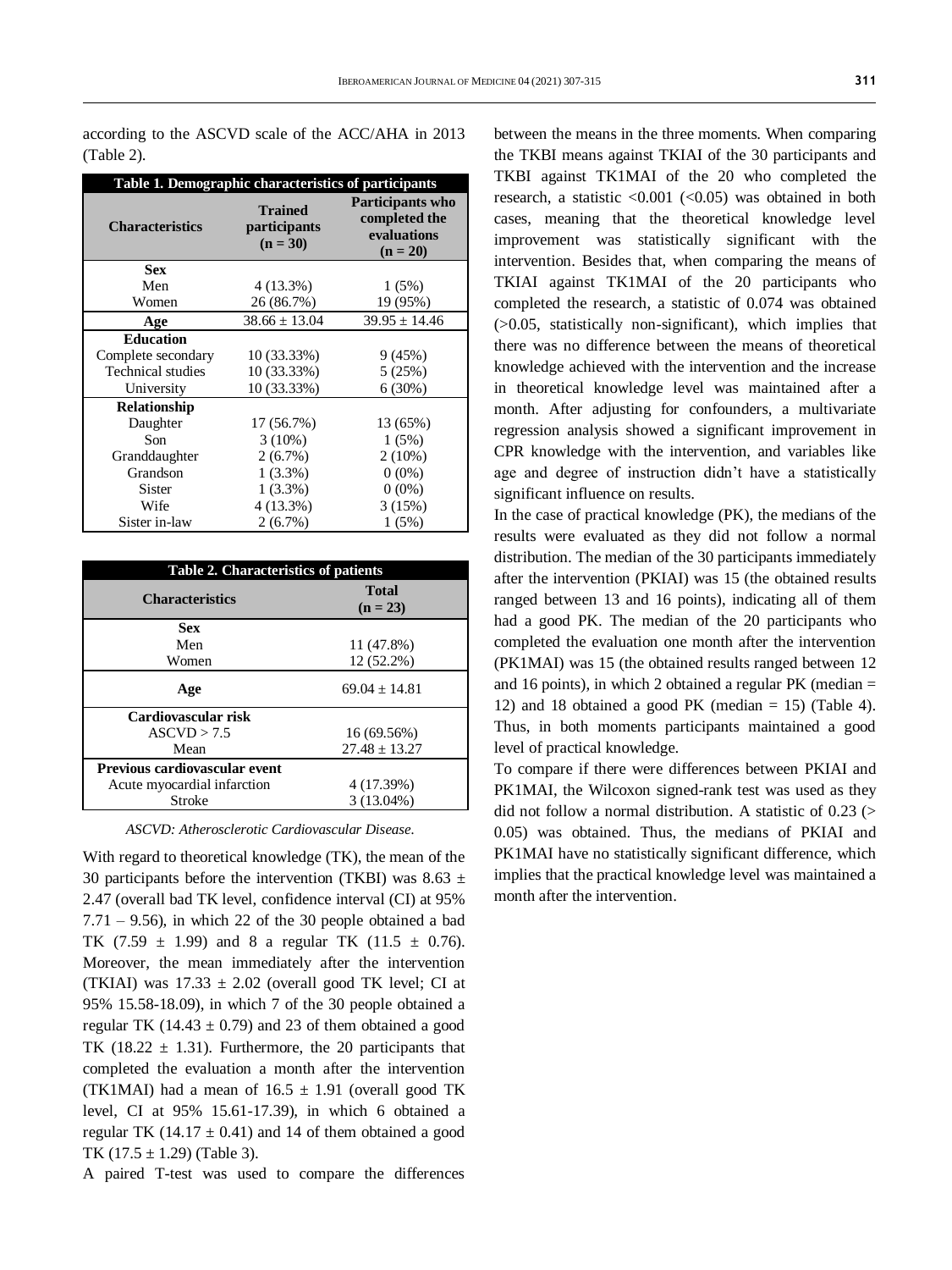| month after the intervention |                     |                  |                 |  |  |  |
|------------------------------|---------------------|------------------|-----------------|--|--|--|
| <b>Characteristics</b>       | <b>Participants</b> | <b>Mean</b>      | CI 95%          |  |  |  |
| <b>TKBI</b>                  |                     |                  |                 |  |  |  |
| <b>Bad</b>                   | 22                  | $7.59 \pm 1.99$  | $6.71 - 8.47$   |  |  |  |
| Regular                      | 8                   | $11.5 \pm 0.76$  | $10.87 - 12.13$ |  |  |  |
| Good                         | $\overline{0}$      |                  |                 |  |  |  |
| Total                        | 30                  | $8.63 \pm 2.47$  | $7.71 - 9.56$   |  |  |  |
| <b>TKBI</b>                  |                     |                  |                 |  |  |  |
| <b>Bad</b>                   | 0                   |                  |                 |  |  |  |
| Regular                      | 7                   | $14.43 \pm 0.79$ | $13.70 - 15.16$ |  |  |  |
| Good                         | 23                  | $18.22 \pm 1.31$ | $17.65 - 18.79$ |  |  |  |
| Total                        | 30                  | $17.33 \pm 2.02$ | $16.58 - 18.09$ |  |  |  |
| <b>TKBI</b>                  |                     |                  |                 |  |  |  |
| <b>Bad</b>                   | 0                   |                  |                 |  |  |  |
| Regular                      | 6                   | $14.17 \pm 0.41$ | $13.74 - 14.60$ |  |  |  |
| Good                         | 14                  | $17.5 \pm 1.29$  | $16.76 - 18.24$ |  |  |  |
| Total                        | 20                  | $16.5 \pm 1.91$  | 15.61 - 17.39   |  |  |  |

*TKBI: Theoretical knowledge before the intervention; TKIAI: Theoretical knowledge immediately after the intervention; TK1MAI: Theoretical knowledge a month after the intervention.*

### **4. DISCUSSION**

In our research, the majority of trained people were female. This distribution aligns with other studies such as the one of Case *et al.,* 2018 [21] in which women were identified as the ones who most frequently (65.6%) activate the emergency response in cases of OHCA. Moreover, it agrees with the exposed by González-Salvado *et al.,* 2020 [22] in which cardiac arrest witnesses are more frequently women, namely wives or relatives of the victims, which suggests that teaching should be directed to this group of people. Additionally, all participants came from a low socio-economic status (SES) since the Cayetano Heredia Hospital is a reference center for patients from unfavored areas of the capital of Peru. Targeting this population is important because a low SES is associated with lower rates of bystander CPR, lower rates of survival [23] and lower training rates [24].

In Peru, the majority of studies evaluated CPR knowledge level in diverse populations, with few performing educational interventions, such as Sandoval, 2019 [25], in which a group of nurses obtained a regular level of theoretical and practical knowledge after an educational intervention created by the author. In another such study, Robles, 2013 [10], an increase in the level of theoretical and practical knowledge in students of  $4<sup>th</sup>$  and  $5<sup>th</sup>$  year of secondary school was obtained with a five-session intervention developed by the author. However, our research is novel, in that we evaluate the learning one month after the intervention, in which it was possible to trend the evolution of the learning level through time. Furthermore, this is the first study in Peru that specifically trains relatives of patients with a high cardiovascular risk, who have a higher risk of witnessing a cardiac arrest compared to the general population. In consequence, this research aims to promote and continue the training to relatives and caregivers of people from this group. Another relevant aspect of our research is that positive results were achieved with a one-session course, in comparison to other studies that required multiple sessions to complete their training [10, 26, 27]. This decreases the possibility of giving incomplete training when developing the course, as there are more probabilities that participants do not finish the intervention if it is divided into several sessions. Lastly, practical skills were developed with a manikin and supported by a feedback device, achieving a better quality and reliability in chest compressions [22]. Even though our intervention achieved a good learning level in theoretical and practical knowledge, we consider that having achieved a good level in practical knowledge with the Family & Friends CPR course is the most significant finding of our research, since performing a high-quality CPR is the most important strategy in a context of a real situation of OHCA with aiming to save a life.

It is important to highlight that, according to the skills and abilities checklist for CPR in adults used for this research, participants had fewer mistakes in the items that evaluated the quality of chest compressions both in the evaluation immediately after and one month after the intervention. According to the AHA, this is a positive result as highquality chest compressions (with adequate frequency and depth) are the main components of cardiopulmonary resuscitation. Additionally, an adequate chest compression depth is associated with improved clinical outcomes from cardiac arrest [28], and all participants achieved a minimum depth of 5 cm based on the feedback bracelets that were used during training. Moreover, the course trained and verified the learning of the activation of the emergency response, a key step of the OHCA chain of survival [29].

Several studies have compared conventional CPR (compressions associated with ventilations) with handsonly CPR (only chest compressions), with conflicting results. In some studies, such as Bobrow *et al.,* 2010 [30], it is concluded that hands-only bystander CPR in patients with OHCA is associated with a higher survival rate compared to conventional CPR; while Ogawa *et al.,* 2011 [31], reports the opposite. Other studies, such as the one performed by Iwami *et al.,* 2007 [32] and Rea *et al.* 2010

**Table 3. Theorical knowledge before, immediately after and a**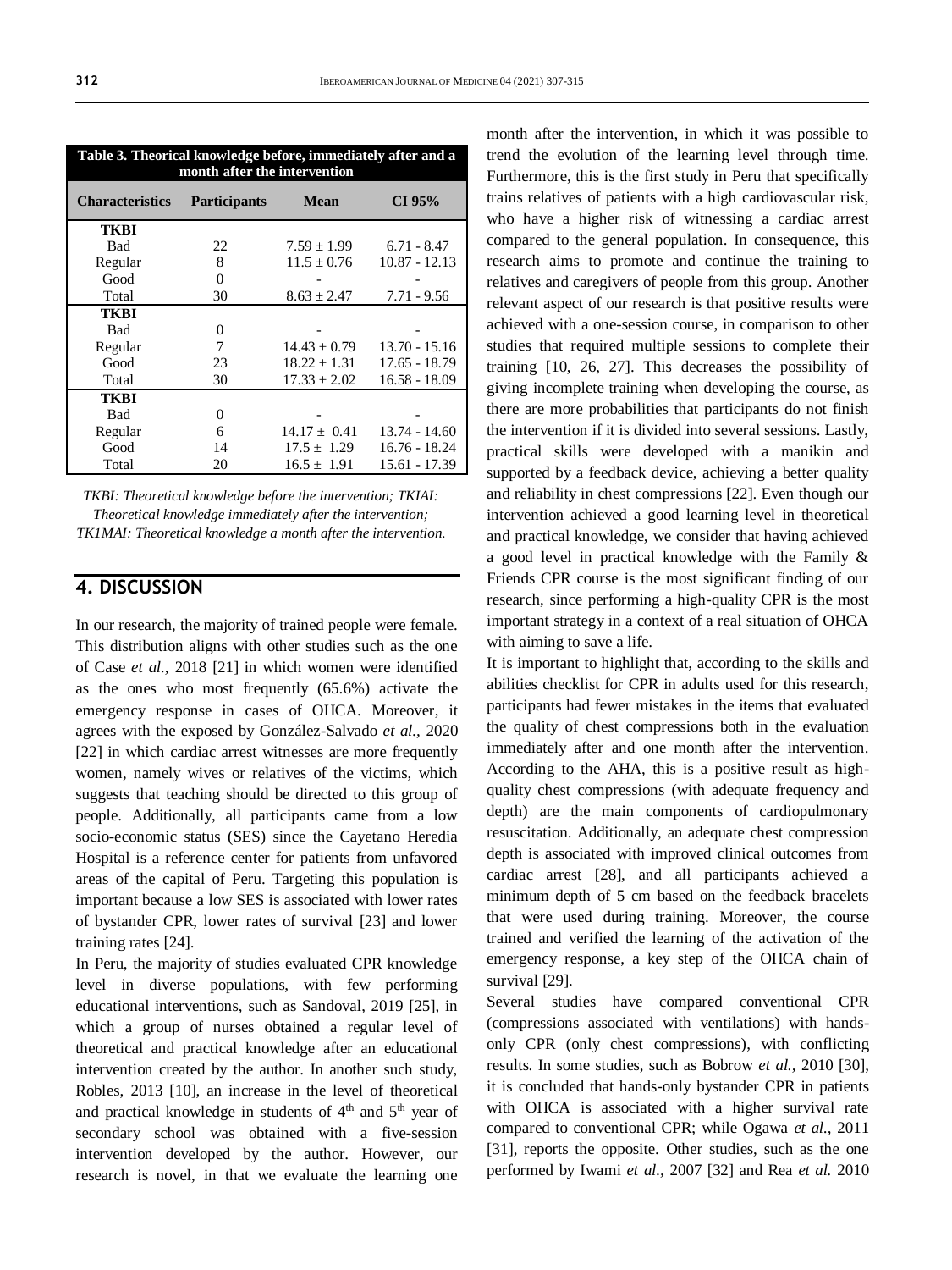[33], report that there is no difference in survival rates between the patients that receive any of the two resuscitation modalities. However, all of them agree that independently of the modality that is performed, results show an increase in patient survival rate in comparison with not performing any type of resuscitation. Finally, AHA recommends that even if the resuscitators are not trained in giving ventilations or do not want to perform them, they should start chest compressions immediately in addition to activating the emergency response [29]. The intervention used for this research included a teaching module called "Only-Hands CPR in adults and AED", but also has optional learning modules such as "CPR with ventilation in adults", so that participants could be trained according to their preferences. A deliberate practice approach with an added mastery learning approach (use of deliberate practice training along with testing to set a standard that implies mastery of the technique) was used, which is recommended to improve skill acquisition and performance [28].

According to the results obtained in this research, participants achieved a good level of theoretical and practical learning immediately after the intervention, not finding a significant difference when reevaluating them one month after. In other words, the level of theoretical and practical learning is maintained through time. This aligns with the research performed by Kim *et al.,* 2016 [34], who also showed an increase in the level of theoretical knowledge immediately after and a month after their intervention, as well as an increase of practical level immediately after in a similar population to ours. There are other studies such as the one of Saad *et al.,* 2019 [26], who followed participants for a longer period, showing that, after receiving a BLS training of 10 hours divided into 3 sessions, medical students showed a 90% retention of CPR skills in the first month, while the retention was only of 61% after 42 months. Based on these results, the authors suggest retraining between 18 to 24 months as a strategy.

According to AHA [35], the interval established for retraining is two years. However, quick and frequent reminder sessions may be a tool to improve retention of CPR learning [22], as is shown by González-Salvado *et al.,*  2018 [27] where two groups were trained, one with a standard BLS course and the other one received practical sessions with a manikin every two weeks, starting with 30 seconds of compressions until reaching 2 minutes in week 8. Both groups were reevaluated after two months. It was observed that the second group presented better retention of the protocol in comparison with the standard group [27]. Even conducting a 15-minute booster training 6 months

after the first educational intervention can help participants retain CPR skills for up to 1 year [36].

Although the participation of the trained people in our research ended when they were reevaluated one month after the intervention, at that moment all of them received personalized feedback of their mistakes in the theoretical and practical parts, making sure that all of them finished the investigation without mistakes in the technique and were prepared to respond in a real situation of cardiac arrest. This is beneficial, since implementing monthly retraining with duration of two minutes of practice on a manikin associated with real-time feedback, improved practical CPR skills [37]. Limitations of our research included that some participants were lost to follow up and could not be re-evaluated after one month. Furthermore, it was not analyzed if the motivation level of our participants, since they were all relatives of patients with high cardiovascular risk, would have any impact on the learning level in comparison with the general population.

Even though this study shows that the Family & Friends CPR course is effective in the theoretical and practical learning of relatives of patients with high cardiovascular risk or who have suffered a cardiovascular event, it is imperative to increase studies and training to a higher quantity of people from every socioeconomic level and geographic areas of the country (aiming to increase the bystander CPR rates) and more research related to cardiac arrest etiologies and post-resuscitation care is needed. Furthermore, public policies such as standardizing the register and report of cardiac arrests and CPR are needed in the country, so that the real incidence and survival rates can be determined in our country. Additionally, the AHA recommendation of implementing CPR training at school as a mandatory activity could be adopted so the proportion of trained adults increases, the population is more aware of the importance of CPR in the context of a cardiac arrest and a repeated exposition to the technique will generate an improvement of itself over time [38]. For example, in some Scandinavian countries where education of schoolchildren in CPR is mandatory, bystander CPR rates are high [39]. An easy and low-cost strategy consists of CPR training at least two hours a year to students starting at the age of 12, which would allow for the training of a whole new generation and could have a high impact on public health [40], though it would require additional training and education of personnel to teach the technique and direct the courses. Furthermore, starting CPR training at a young age allows these skills to be retained for a lifetime and be easily refreshed [41]. Also, early training may instill a positive attitude and confidence toward a real-life situation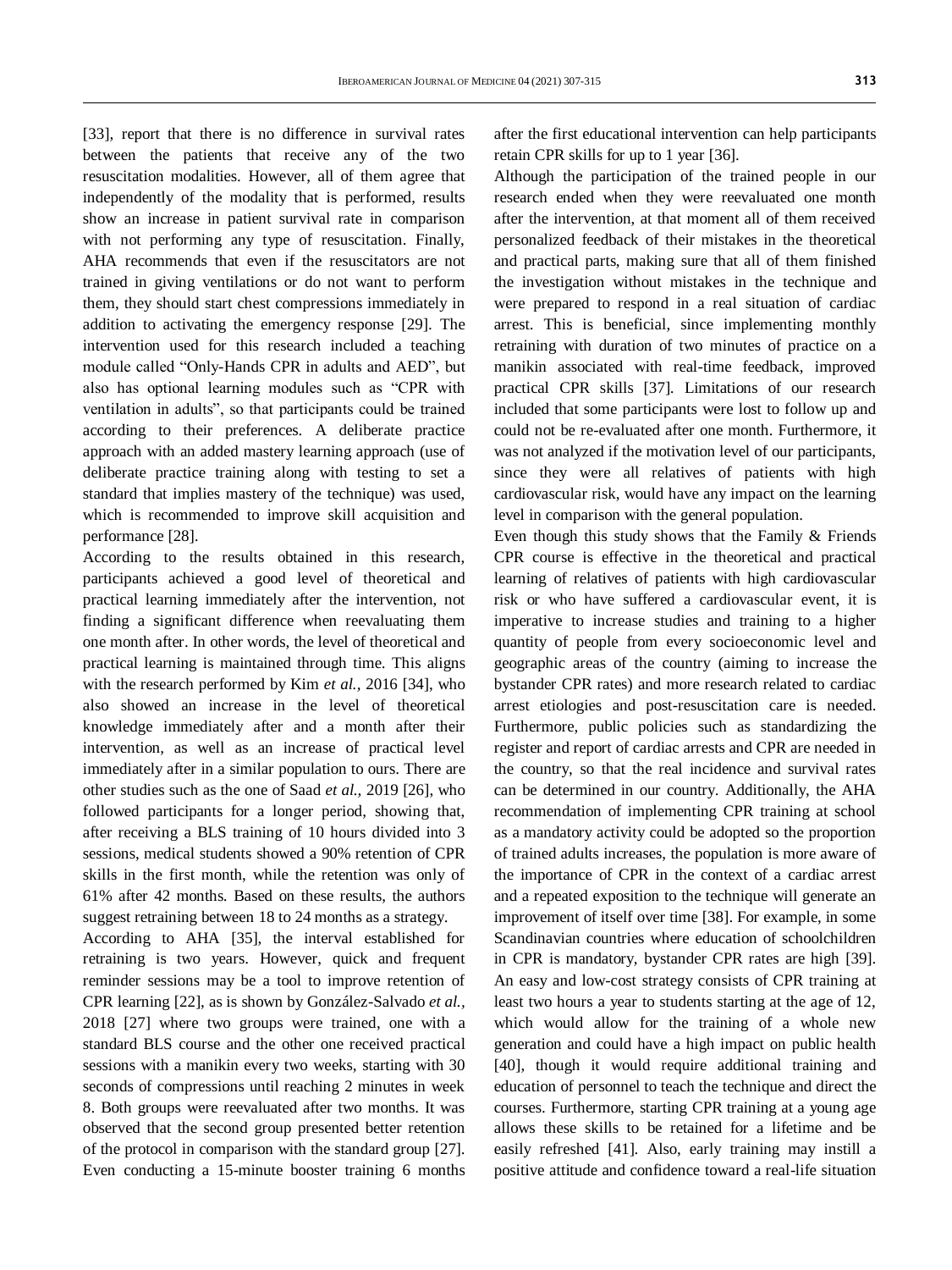[28]. On the other hand, campaigns should be promoted to decrease the barriers that inhibit witnesses to perform CPR, which includes fear of causing damage, fear of contracting infectious diseases, panic, rejection of mouth-to-mouth contact, concern over the technique's high complexity, among others [30]. Finally, we hope that interventions to improve primordial, primary, secondary, and tertiary prevention of cardiovascular disease in our country increase in the future, including cardiac rehabilitation programs that include teaching CPR to patients and their families [27]. Additionally, care managers should be incorporated in health care systems to support the specialists, like in project Leonardo, in which an empowerment approach was implemented and the care manager worked with patients with chronic diseases to change their health behaviors by increasing their health knowledge, allowing patients to take an active role in their health [42].

In conclusion, the Family & Friends CPR course was effective in improving the theoretical and practical knowledge in cardiopulmonary resuscitation in relatives of patients with high cardiovascular risk or who have suffered a cardiovascular event, and it was maintained through time.

### **5. ACKNOWLEDGEMENTS**

We thank Mrs. Linsday Cachay Villacrez from the International Training Center of the Cayetano Heredia Peruvian University for providing the CPR training equipment (course video, manikins and feedback bracelets).

### **6. REFERENCES**

*1. Matiz S, Arizac C, Santander D. [Basic pediatric cardiopulmonary resuscitation–Practical implementation of 2010 guidelines]. Rev Colomb Cardiol. 2014;21(6):419-27. doi[: 10.1016/j.rccar.2014.06.004.](https://doi.org/10.1016/j.rccar.2014.06.004)*

*2. Myat A, Song KJ, Rea T. Out-of-hospital cardiac arrest: current concepts. Lancet. 2018;391(10124):970-9. doi[: 10.1016/S0140-6736\(18\)30472-0.](https://doi.org/10.1016/s0140-6736(18)30472-0)*

*3. Virani SS, Alonso A, Benjamin EJ, Bittencourt MS, Callaway CW, Carson AP, et al. Heart Disease and Stroke Statistics-2020 Update: A Report From the American Heart Association. Circulation. 2020;141(9):e139-e596. doi: [10.1161/CIR.0000000000000757.](https://doi.org/10.1161/cir.0000000000000757)*

*4. Guillén RT. Epidemiología y registro utstein del paro cardio respiratorio en la Unidad de Trauma Shock en el Hospital Nacional Dos de Mayo, Enero - Agosto 2004 (tesis). Lima: Universidad Nacional Mayor de San Marcos. 2005:1-64. Available from: [https://cybertesis.unmsm.edu.pe/handle/20.500.12672/2031.](https://cybertesis.unmsm.edu.pe/handle/20.500.12672/2031)*

*5. Escudero S. [Stop heart and resuscitation according to Utstein: Emergency hospital Jose Casimiro Ulloa January - August, 2008]. Actas Peru Anestesiol. 2011;19(2):48-55.*

*6. Böttiger BW, Van Aken H. Kids save lives--Training school children in cardiopulmonary resuscitation worldwide is now endorsed by the World Health Organization (WHO). Resuscitation. 2015;94:A5-7. doi: [10.1016/j.resuscitation.2015.07.005.](https://doi.org/10.1016/j.resuscitation.2015.07.005)*

*7. Committee on the Treatment of Cardiac Arrest: Current Status and Future Directions; Board on Health Sciences Policy; Institute of Medicine. Strategies to Improve Cardiac Arrest Survival: A Time to Act. Graham R, McCoy MA, Schultz AM, editors. Washington (DC): National Academies Press (US); 2015.*

*8. Leong BS. Bystander CPR and survival. Singapore Med J. 2011;52(8):573-5.*

*9. Yan S, Gan Y, Jiang N, Wang R, Chen Y, Luo Z, et al. The global survival rate among adult out-of-hospital cardiac arrest patients who received cardiopulmonary resuscitation: a systematic review and meta-analysis. Crit Care. 2020;24(1):61. doi[: 10.1186/s13054-020-2773-2.](https://doi.org/10.1186/s13054-020-2773-2)*

*10. Robles NA. Influencia de una intervención educativa en el aprendizaje de reanimación cardiopulmonar básica en adolescentes de una institución educativa privada (tesis). Lima: Escuela de Enfermería Padre Luis Tezza afiliada a la Universidad Ricardo Palma. 2013:1-134. Available from: [https://repositorio.urp.edu.pe/handle/urp/370.](https://repositorio.urp.edu.pe/handle/urp/370)*

*11. Goff DC Jr, Lloyd-Jones DM, Bennett G, Coady S, D'Agostino RB, Gibbons R, et al. 2013 ACC/AHA guideline on the assessment of cardiovascular risk: a report of the American College of Cardiology/American Heart Association Task Force on Practice Guidelines. Circulation. 2014;129(25 Suppl 2):S49-73. doi[: 10.1161/01.cir.0000437741.48606.98.](https://doi.org/10.1161/01.cir.0000437741.48606.98)*

*12. Pletcher MJ, Moran AE. Cardiovascular Risk Assessment. Med Clin North Am. 2017;101(4):673-88. doi[: 10.1016/j.mcna.2017.03.002.](https://doi.org/10.1016/j.mcna.2017.03.002)*

*13. Messerli FH. Hypertension and sudden cardiac death. Am J Hypertens. 1999;12(12 Pt 3):181S-188S. doi[: 10.1016/s0895-7061\(99\)00106-5.](https://doi.org/10.1016/s0895-7061(99)00106-5)*

*14. Siscovick DS, Sotoodehnia N, Rea TD, Raghunathan TE, Jouven X, Lemaitre RN. Type 2 diabetes mellitus and the risk of sudden cardiac arrest in the community. Rev Endocr Metab Disord. 2010;11(1):53-9. doi: [10.1007/s11154-010-9133-5.](https://doi.org/10.1007/s11154-010-9133-5)*

*15. Zaman S, Kovoor P. Sudden cardiac death early after myocardial infarction: pathogenesis, risk stratification, and primary prevention. Circulation. 2014;129(23):2426-35. doi: [10.1161/CIRCULATIONAHA.113.007497.](https://doi.org/10.1161/circulationaha.113.007497)*

*16. Sörös P, Hachinski V. Cardiovascular and neurological causes of sudden death after ischaemic stroke. Lancet Neurol. 2012;11(2):179-88. doi: [10.1016/S1474-4422\(11\)70291-5.](https://doi.org/10.1016/s1474-4422(11)70291-5)*

*17. Benjamin EJ, Virani SS, Callaway CW, Chamberlain AM, Chang AR, Cheng S, et al. Heart Disease and Stroke Statistics-2018 Update: A Report From the American Heart Association. Circulation. 2018;137(12):e67-e492. doi[: 10.1161/CIR.0000000000000558.](https://doi.org/10.1161/cir.0000000000000558)*

*18. Han KS, Lee JS, Kim SJ, Lee SW. Targeted cardiopulmonary resuscitation training focused on the family members of high-risk patients at a regional medical center: A comparison between family members of high-risk and norisk patients. Ulus Travma Acil Cerrahi Derg. 2018;24(3):224-33. doi: [10.5505/tjtes.2017.01493.](https://doi.org/10.5505/tjtes.2017.01493)*

*19. Cartledge S, Bray JE, Leary M, Stub D, Finn J. A systematic review of basic life support training targeted to family members of high-risk cardiac*